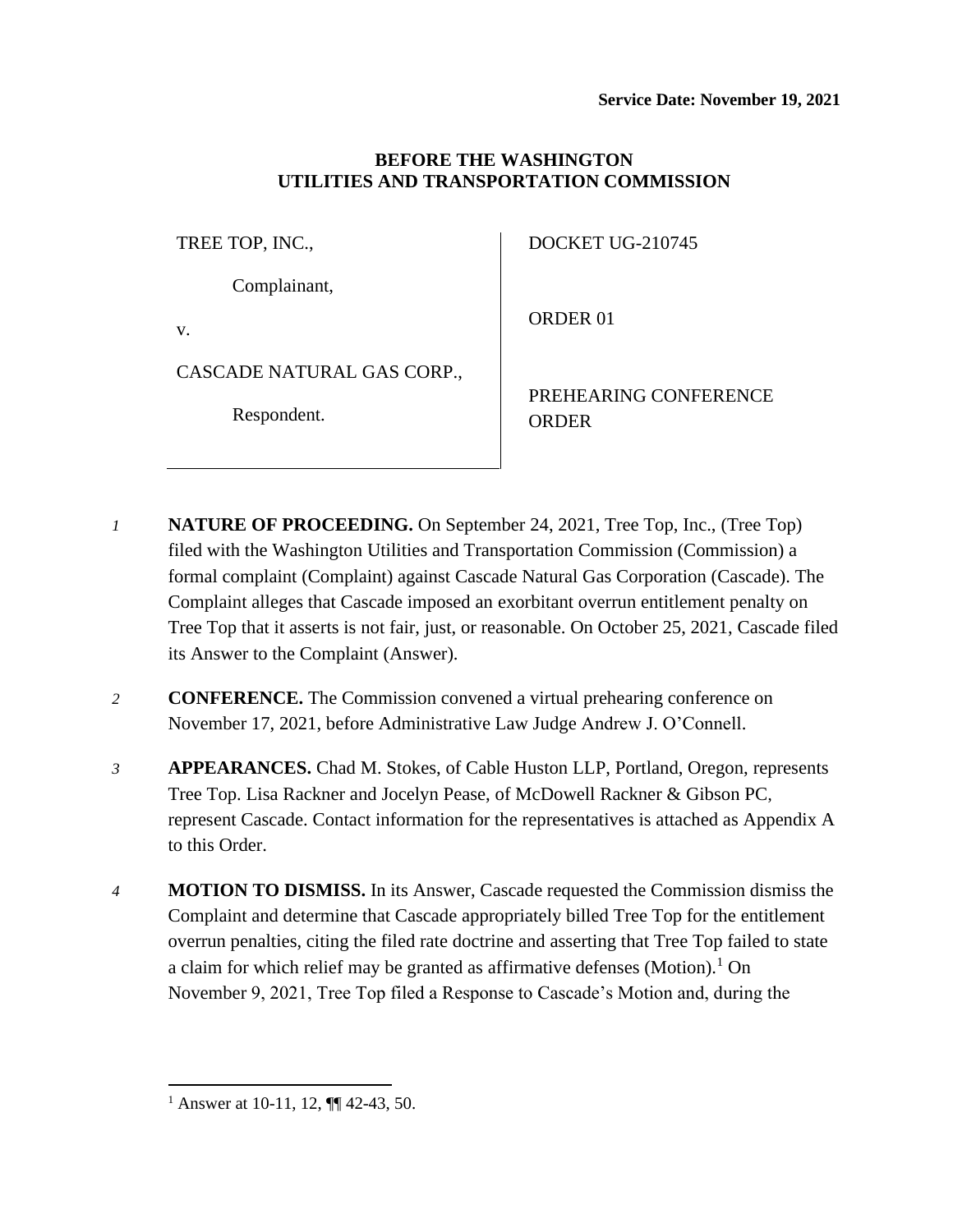## **DOCKET UG-210745 PAGE 2 ORDER 01**

prehearing conference, the Parties had an additional opportunity to present their positions.

- *5* The Commission agrees with Tree Top that Cascade's Motion should be denied. The Commission determines that the Motion is not appropriately included in or supported by the Answer and the rationale underpinning Cascade's argument, while not foreclosed, is not persuasive to justify dismissal at this stage of the proceeding. The Commission may provide relief to customers who have been charged an unreasonable rate or who have not been charged the lawful rate.<sup>2</sup> The Complaint requests relief for charges of allegedly unreasonable, or exorbitant, rates. Accordingly, we determine dismissal is inappropriate.
- *6* **PROCEDURAL SCHEDULE.** The Parties presented an agreed procedural schedule at the prehearing conference, which establishes a deadline for Cascade's expected motion for summary determination. After a ruling on Cascade's expected motion, the Parties request that the Commission convene a second prehearing conference, if necessary. The Commission adopts the Parties' proposed procedural schedule as presented and discussed at the prehearing conference. It is attached to this Order as Appendix B.
- *7* **DISCOVERY.** The Commission finds that this docket meets the criteria of WAC 480-07-400(2)(b) and that the Parties may conduct discovery pursuant to the Commission's discovery rules in WAC 480-07-400 – 425. The Commission urges the Parties to work cooperatively together to avoid having to bring discovery matters forward for formal resolution.
- *8* **DOCUMENT FILING AND SERVICE REQUIREMENTS.** Parties must file and serve all pleadings, motions, briefs, and other pre-filed materials in compliance with all of the following requirements:
	- (a) Parties must submit electronic copies of all documents by 5 p.m. on the filing deadline established in the procedural schedule (or other deadline as applicable) unless the Commission orders otherwise. Parties must comply with WAC 480-07-140(6) in formatting, organizing, and identifying electronic files.
	- (b) The Commission accepts only electronic versions of documents for formal filing. Parties must submit documents electronically through the Commission's web portal [\(www.utc.wa.gov/e-filing\)](http://www.utc.wa.gov/e-filing). If a party is unable to

<sup>2</sup> RCW 80.04.220; RCW 80.04.230; RCW 80.04.240.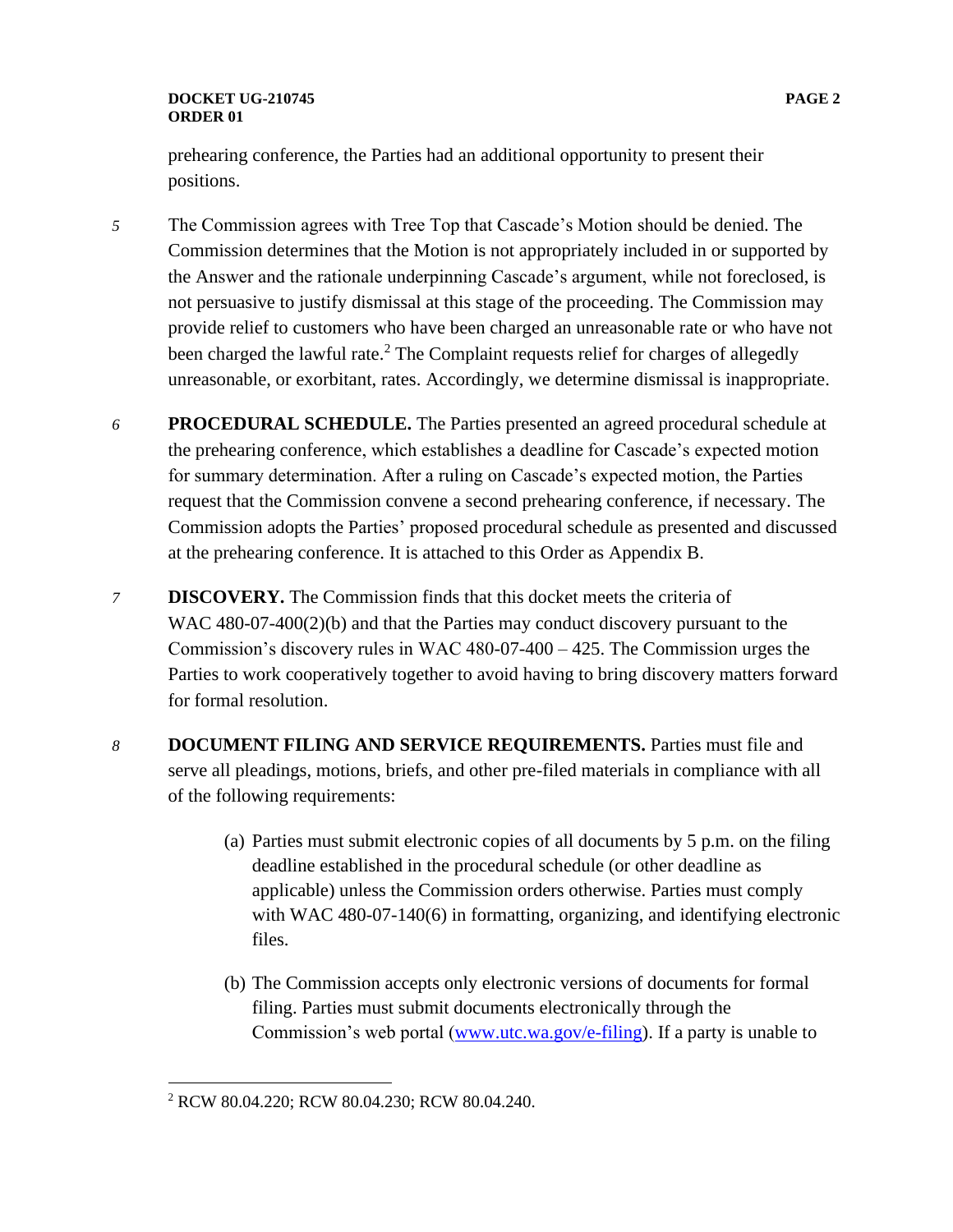use the web portal to submit documents for filing, the Commission will accept a submission via email to [records@utc.wa.gov,](mailto:records@utc.wa.gov) provided that the email: (1) explains the reason the documents are not being submitted via the web portal, and (2) complies with the requirements in WAC 480-07-140(5)(b). No paper copies of any pleading need to be filed.

- (c) Documents filed with the Commission must conform to the formatting and other requirements in WAC 480-07-395 and WAC 480-07-460, and must comply with the requirements in WAC 480-07-160 and the protective order in this docket for documents that include information designated as confidential.
- (d) Parties must electronically serve the other Parties and provide courtesy electronic copies of filings to the presiding administrative law judge [\(andrew.j.oconnell@utc.wa.gov\)](mailto:andrew.j.oconnell@utc.wa.gov) by 5 p.m. on the filing deadline unless the Commission orders otherwise. If Parties are unable to email copies, they may furnish electronic copies by delivering them on a flash drive only.
- *9* **ALTERNATE DISPUTE RESOLUTION**. The Commission supports the informal settlement of matters before it. Parties are encouraged to consider means of resolving disputes informally. The Commission has limited ability to provide dispute resolution services. If you wish to explore those services, please contact Rayne Pearson, Director, Administrative Law Division (360-664-1136).
- *10* **NOTICE TO PARTIES: A party who objects to any portion of this Order must file a written objection within ten (10) calendar days after the service date of this Order, pursuant to WAC 480-07-430 and WAC 480-07-810. The service date appears on the first page of this Order, in the upper right-hand corner. Absent such objection, this Order will control further proceedings in this docket, subject to Commission review.**

Dated at Lacey, Washington, and effective November 19, 2021.

WASHINGTON UTILITIES AND TRANSPORTATION COMMISSION

<sub>/s/</sub> Andrew<sub>\</sub>996mnell

ANDREW J. O'CONNELL Administrative Law Judge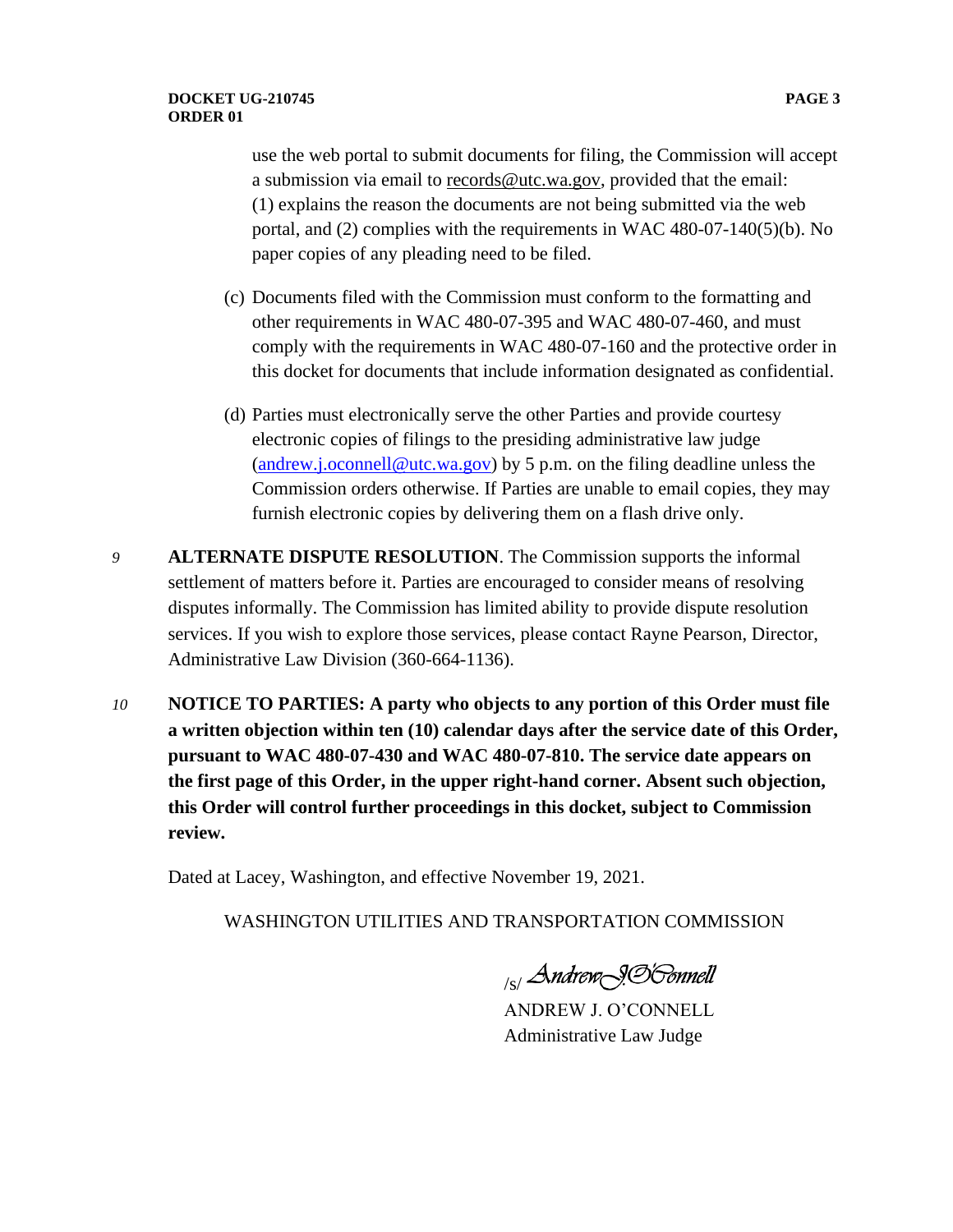## **APPENDIX A PARTIES' REPRESENTATIVES DOCKET UG-210745**

| <b>PARTY</b>               | <b>REPRESENTATIVE</b>           | <b>PHONE</b>       | <b>E-MAIL</b>             |
|----------------------------|---------------------------------|--------------------|---------------------------|
| Tree Top, Inc.             | Chad M. Stokes                  | $(503)$ 224-3092   | cstoke@cablehuston.com    |
|                            | Cable Huston LLP                |                    |                           |
|                            | 1455 SW Broadway, Suite 1500    |                    |                           |
|                            | Portland, OR 97201              |                    |                           |
|                            | Terri Bauman                    | $(509)$ 698-1434   | terri.bauman@treetop.com  |
|                            | 220 E. Second Ave.              |                    |                           |
|                            | P.O. Box 248                    |                    |                           |
|                            | Selah, WA 98942-0248            |                    |                           |
|                            | Monica Taylor                   |                    | monica.taylor@treetop.com |
| <b>Cascade Natural Gas</b> | Lisa Rackner                    | $(503) 595 - 3925$ | $lisa@mrg-law.com$        |
| Corp.                      | McDowell Rackner & Gibson PC    |                    |                           |
|                            | 419 SW 11th Ave., Suite 400     |                    |                           |
|                            | Portland, OR 97205              |                    |                           |
|                            | Jocelyn Pease                   |                    | jocelyn@mrg-law.com       |
|                            |                                 |                    | $alisha@mrg-law.com$      |
|                            |                                 |                    | cheyenne@mrg-law.com      |
|                            | <b>Michael Parvinen</b>         | $(509)$ 734-4593   | michael.parvinen@cngc.com |
|                            | Director of Regulatory Affairs  |                    |                           |
|                            | Cascade Natural Gas Corporation |                    |                           |
|                            | 8113 West Grandridge Blvd.      |                    |                           |
|                            | Kennewick, WA 99336-7166        |                    |                           |
|                            |                                 |                    | cngcregulatory@cngc.com   |